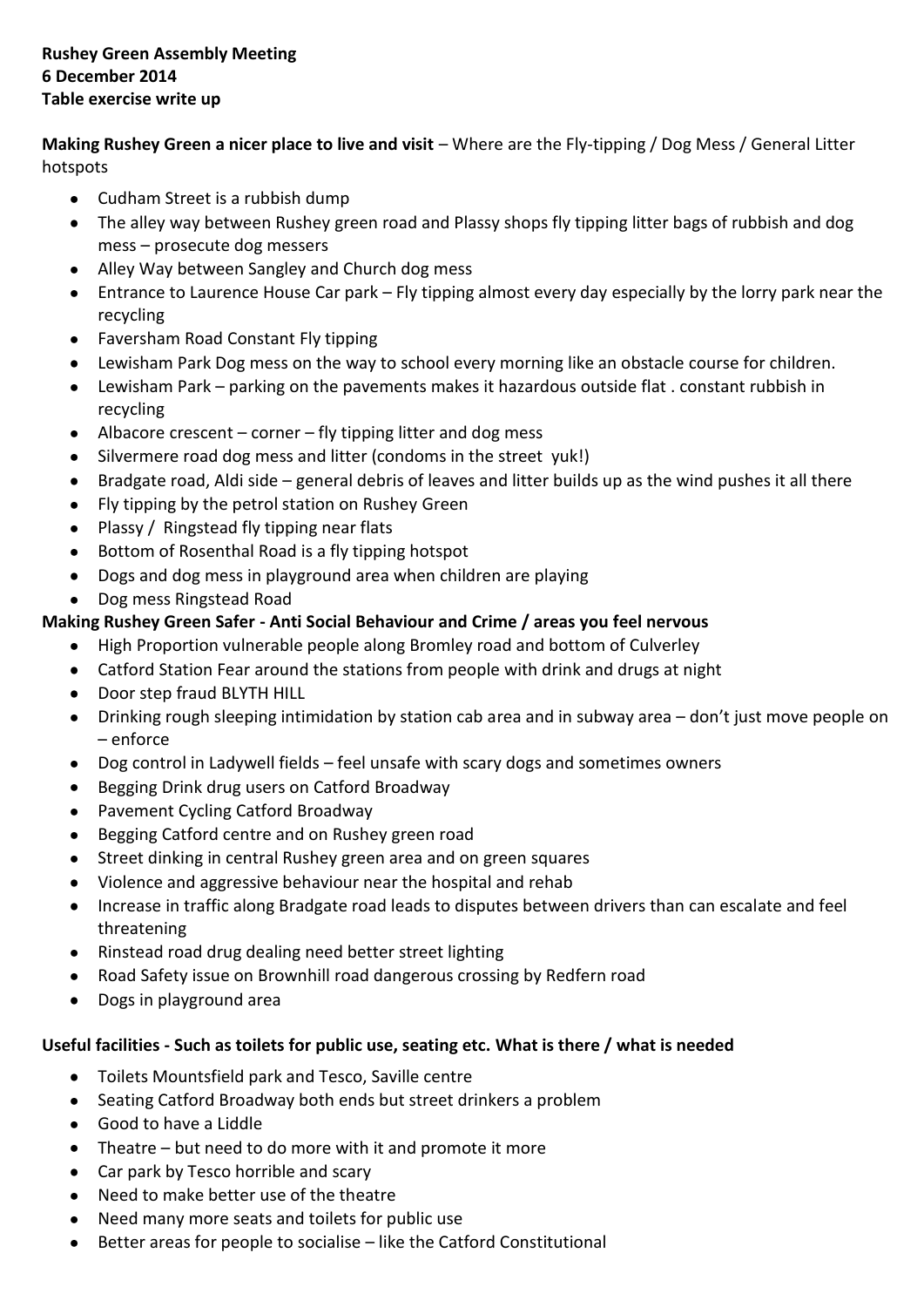# **Businesses - The best shops and businesses in Rushey Green - what businesses would you like Catford to attract**

- Support businesses to take pride in their shops sweep up outside, clear litter etc
- Clean up and Beautify area near Tescos
- Bring M&S back to Catford
- Need a haberdashers/wool shop
- Love having a cost
- Bring back the Catford Canteen  $\bullet$
- Book and toy shop needed  $\bullet$
- Put a nice coffee shop at the station like at Denmark hill pride as soon as you leave the station  $\bullet$
- Love CATFORD Constitutional Club make something similar at the old Catford Bridge Pub Site
- $\bullet$ Platinum hair salon is great
- Like low cost but big name supermarkets like Aldi and Liddle
- The music shop is great work with them for live music  $\bullet$
- Flower stall on the Broadway is great
- 3d printing shop would be a big draw to the area  $\bullet$
- $\bullet$ Affordability in the area without being cheap
- Bigger quality retailers want a John Lewis, Next, M and S etc  $\bullet$
- Fresh fish monger / proper butcher needed  $\bullet$
- No more chicken shops or betting shops please
- Like the Broadway  $-$  it is going in the right direction  $\bullet$
- Improve the shops fronts- more incentives for businesses to do this
- Want nice wine bars and restaurants places for people my age (30's) to relax with friends without leaving  $\bullet$ Catford
- More small delis and wine bars
- No more discount stores or 99 p stores, we want quality stores in Catford

#### **Developing the area - Areas that have potential to be beautified / or small areas that could be developed how?**

- More trees please
- Pretty bulbs in community spaces
- More flowers and greenery in Rushey green
- New play equipment in Lewisham park repair bent fences where dogs can get into children's play area  $\bullet$
- Replace trees that have been cut down in Rushey Green  $\bullet$
- Better street lighting in Rushey Green esp. holbeach road  $\bullet$
- Improve paving on Rushey Green Ringsted road
- Street furniture can attract unwanted loiterers  $\bullet$
- Fly tipping hotspot bottom of Rosenthal road
- Maintain green areas more make them open and accessible  $\bullet$
- Make the area more friendly for older people and people with disabilities
- Make the green squares a focal point with are and creative activities
- Rushey Green, maybe add planters like in Ladywell on the wider areas
- Hanging baskets for pretty flowers makes high streets look pretty and cared for  $\bullet$
- Vacant area by station on Doggett Road could be developed or community garden or allotments
- Develop car park at Tesco dear, underused, dirty and scary
- Put flags on flag poles on Rushey Green, Brownhill rd, Bromley rd, Catford Hill and Plassy rd  $\bullet$
- NEED more public toilets or toilets for public use in shops/cafes

# **Resources - What are the great local clubs, community projects, voluntary groups, residents groups and any other things you love about Rushey Green**

Rushey Green Time Bank